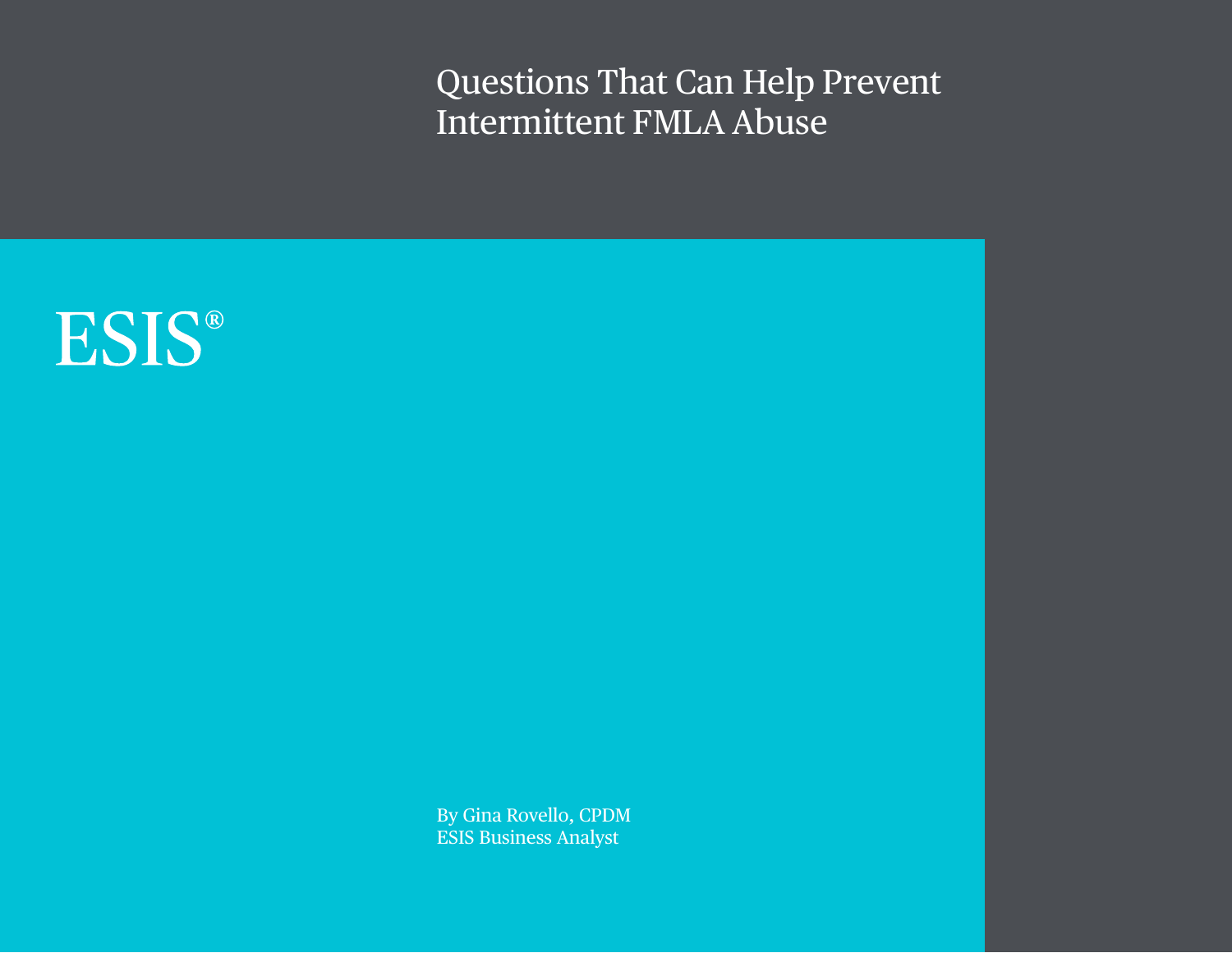Most employees requesting leave under the Family Medical Leave Act (FMLA) have a legitimate need for the leave. But some employees may try to use FMLA when their situation does not qualify them for that benefit. Asking certain questions can help you prevent abuse and make sure your employees are receiving the benefits to which they are entitled. Questions can also help you find a solution that gives the employee the time off to which they are entitled but helps minimizes the impact of their absence on your organization.

Asking the wrong questions, however, can create problems. For example, employers cannot require the employee to provide information about their medical condition or that of a family member beyond what must be submitted to the FMLA administrator for medical certification.

Different situations call for different questions to help you understand the employee's need for leave and the best way to manage the leave for both the employee and your organization. Here are three situations you or your managers may encounter and suggested questions to help you get the information you need to make the appropriate decisions.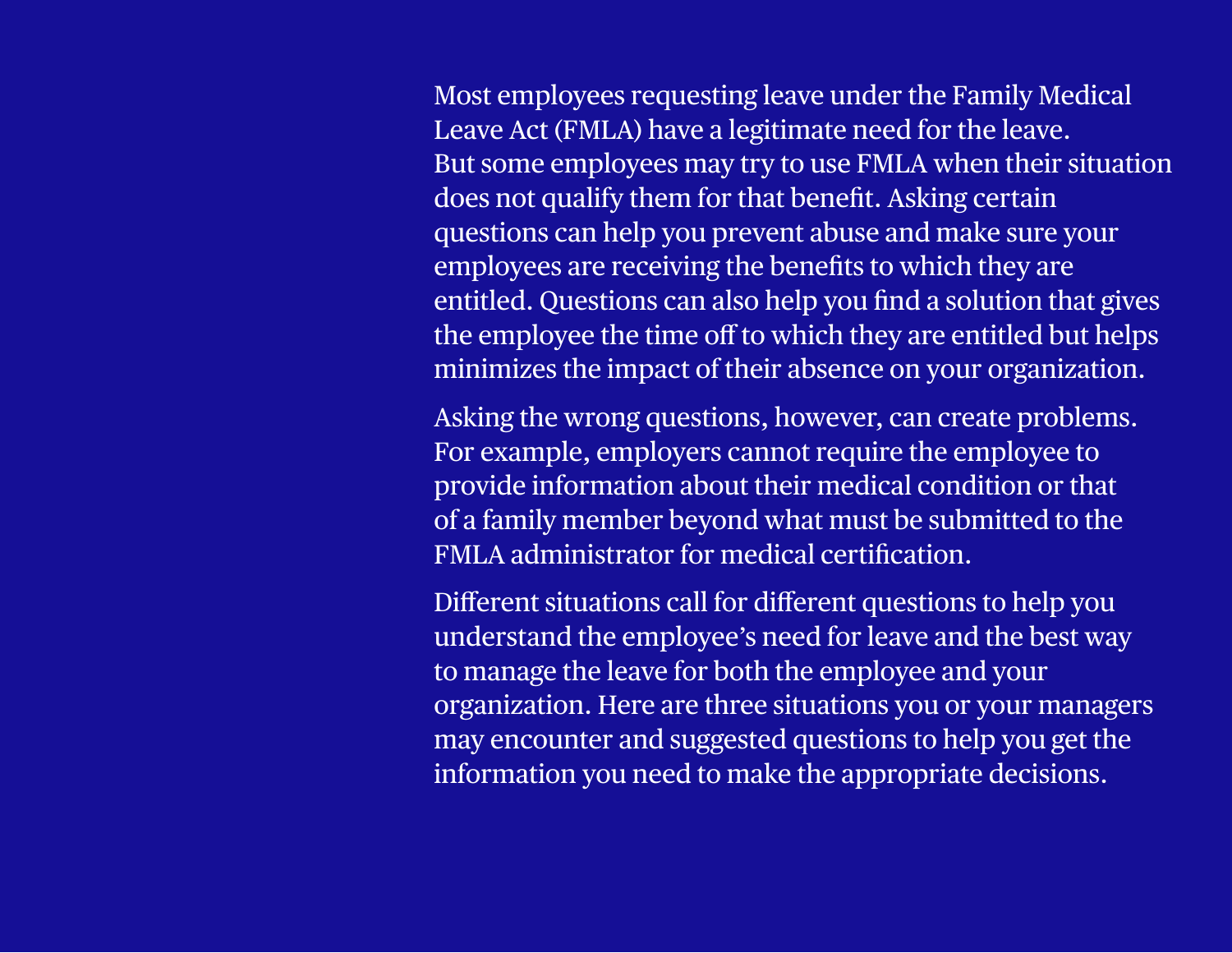### **Ouestions** you can't ask



The FMLA certification process requires employees requesting leave to provide certain medical information. This includes contact information for the health care provider; the date when the qualifying condition began and how long it is expected to last; a description of the "medical facts" that support the need for leave; and information that support the employee's request for intermittent leave, if applicable. That said employees do not have to share all their medical information and asking certain questions can create compliance issues for employers.

#### **Here are some questions employers should not ask:**

- What is your medical condition diagnosis?
- Will you send me a copy of your medical records?
- Can your Supervisor call your doctor? (The employee's direct supervisor should never contact the employee's health care provider)



#### **You notice a "Monday and Friday" pattern in the employee's leave**

Managers can start the conversation by explaining that they have noticed a pattern in the employee's absences and want to make sure the employee is using the right leave program.

- Is there a reason you are calling out every Friday?
- What is the reason for the repeated absences?
- If you need regularly scheduled leave, would you be willing to change your work schedule and take off a different day that doesn't impact the company/your team as much? (if available with employer)

The employee's answers can help you understand their situation and allow you to work with them to find a mutually satisfactory solution. For example, if the employee is sharing parental caregiving duties with other family members or paid healthcare aides, you may be able to accommodate the employee's caregiving schedule, or ask the employee to trade "shifts" with other caregivers.

You may also discover that the absence has nothing to do with an FMLA qualifying medical condition. Perhaps the employee is having conflict with a co-worker and skips work when his or her shift overlaps with that of the co-worker. Leave is not the answer here, but the employer can involve the HR team to find an appropriate intervention or solution.

## **2**

#### **Employee asks for time off to deal with ongoing treatment for themselves or a qualifying family member**

Managers can start the conversation by explaining that they have reviewed the request for leave and would like to work with the employee to find a solution that works for everyone.

- I see you have appointments scheduled during your normal work hours. Does your doctor /treatment center have evening hours?
- Would it be possible to adjust your hours so you can get to your appointments but still be at work during key periods? Perhaps you can schedule for the beginning (or end) of your shift and you can end the day later (or start earlier)



#### **Employee requests FMLA**

Managers can start the conversation by explaining that they want to make sure the employee is using the leave program that is most appropriate for the situation and understands the requirements of and restrictions for that program.

- I want to be sure you are using the right leave program. Can you tell me why you are requesting to take time off under FMLA?
- Are you planning to see a health care provider for the injury/illness? Note: the manager should not ask about the illness/injury itself; the employee can choose to volunteer that information but does not have to provide information beyond what is required for the leave certification process
- Do you have the forms you need to complete the required medical certification for FMLA?
- Have you ever taken leave for this condition in the past? If so, when?
- To help is manage the workload during your absence, do you know when do you expect to return to work?